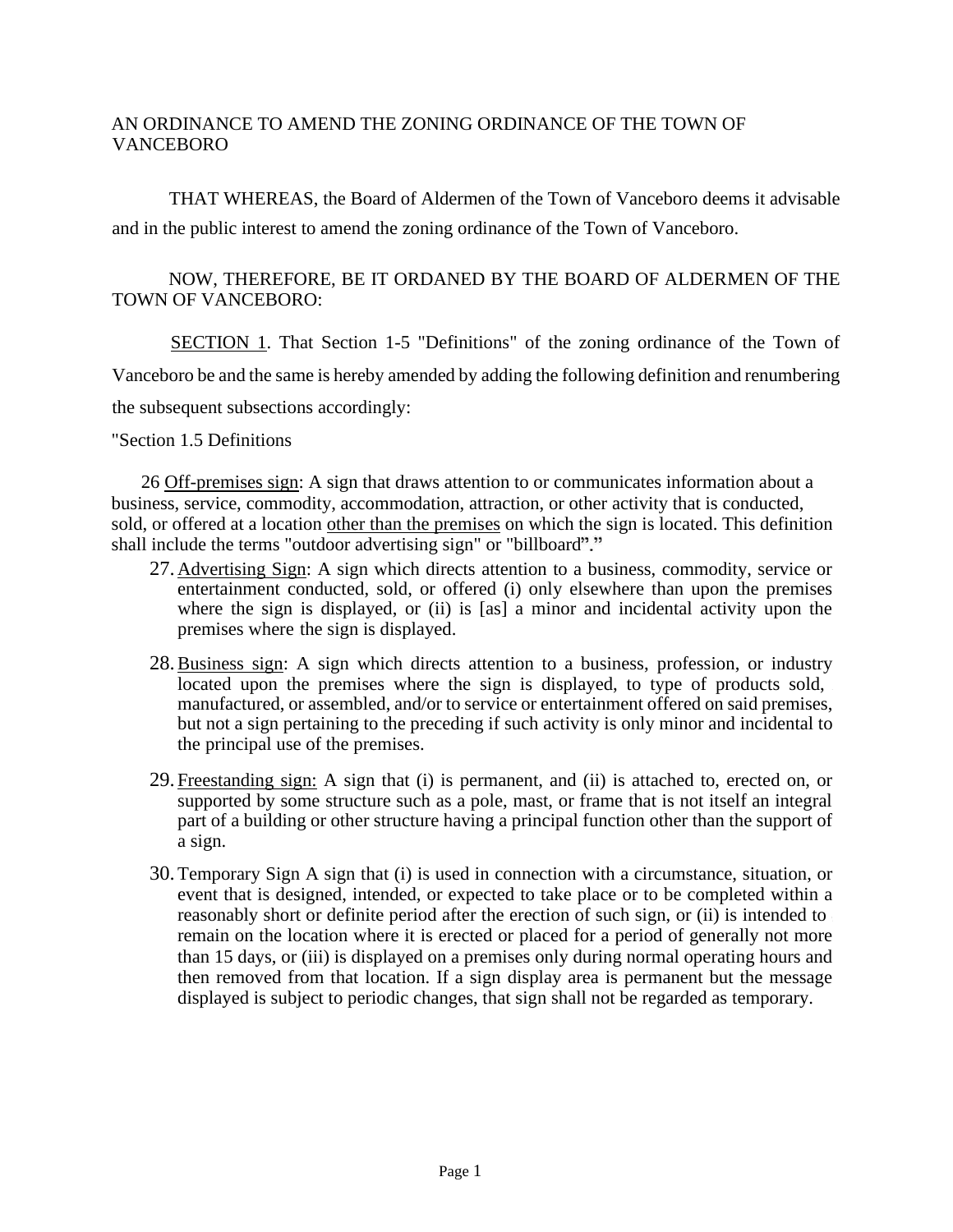SECTION 2. That the zoning ordinance of the Town of Vanceboro be and the same is hereby amended by adding Article 7 "PROHIBITED SIGNS" and renumbering the subsequent Articles accordingly:

# "ARTICLE 7 PROHIBITED SIGNS

The following signs are prohibited in the Town.

(1) Signs that imitate, or in any way approximate, official highway signs, or that are erected in a way that obscures a sign displayed by a public authority.

(2) Signs that are erected in a street right-of-way, or placed in a street right-ofway, or placed in such a manner as to obstruct driver vision of any vehicle entering a roadway from any street, alley, driveway, or parking lot.

(3) Advertising signs on public utility poles, telephone poles, and trees.

(4) Any sign located in such a way as to intentionally deny an adjoining property owner visual access to an existing sign.

(5) Off-premises signs

(6) Any sign in a residential zoned area that exceeds the total sign surface area of 18 inches by 24 inches

SECTION 2: That the zoning ordinance of the Town of Vanceboro be and the same is hereby amended by adding 7 "PERMIT REQUIRED FOR SIGNS" and renumbering the subsequent Articles accordingly: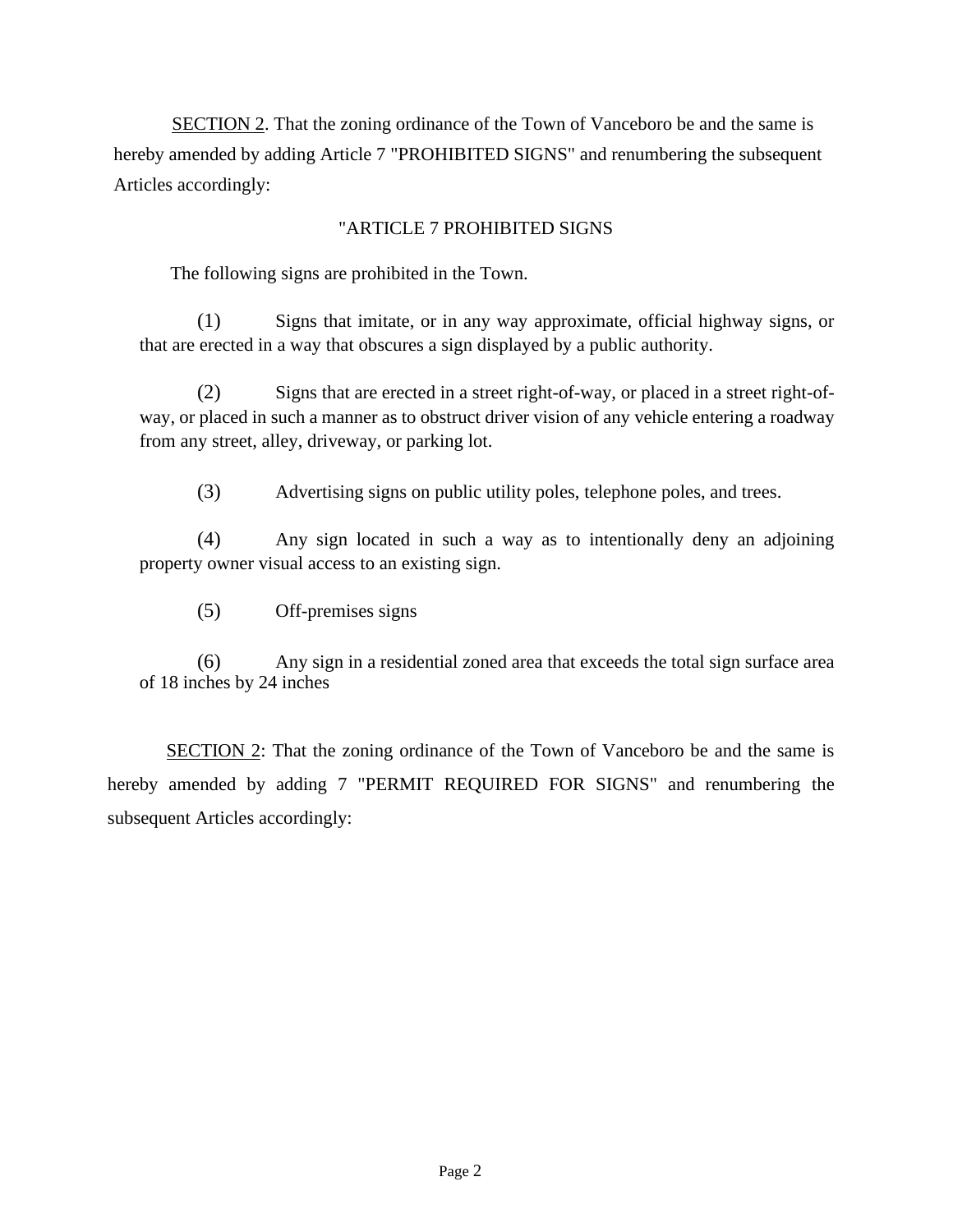### of4 ARTICLE 7 PERMIT REQUIRED FOR SIGNS

- (a) (With the exception of temporary signs, permit exceptions and additional regulations), No sign may be erected, moved or enlarged or substantially altered except in accordance with the following provisions
	- 1. Signs that are not exempted, may be erected, moved, enlarged or substantially altered only in accordance with a zoning sign permit issued by the Town of Vanceboro and approved for recommendation by a designated member of the zoning committee.
	- 2. Sign permits must be issued in the name of the property owner rather than in the name of the individual business and it shall be the responsibility of such owner that the sign is compliance with such sign ordinances
	- 3. All sign applications must include a master sign plan that includes the following:
		- 1) Sketch outlining the sign
		- 2) Calculation of total sign surface areas
		- 3) Details regarding sign installment, type of sign and other considerations

SECTION 3: That the zoning ordinance of the Town of Vanceboro be and the same is hereby amended by adding Article 7 "TOTAL SIGN SURFACE AREA" and renumbering the subsequent accordingly:

# ARTICLE 7 TOTAL SIGN SURFACE AREA

(a) Subject to any and all other provisions in this section, the total surface area devoted to all signs on any lot zoned agricultural, office, industrial and institutional shall not exceed the total sign surface area of 32 square feet.

SECTION 4: That the zoning ordinance of the Town of Vanceboro be and the same is hereby amended by adding Article 7 "FREE STANDING SIGN SURFACE" and renumbering the subsequent Articles accordingly: